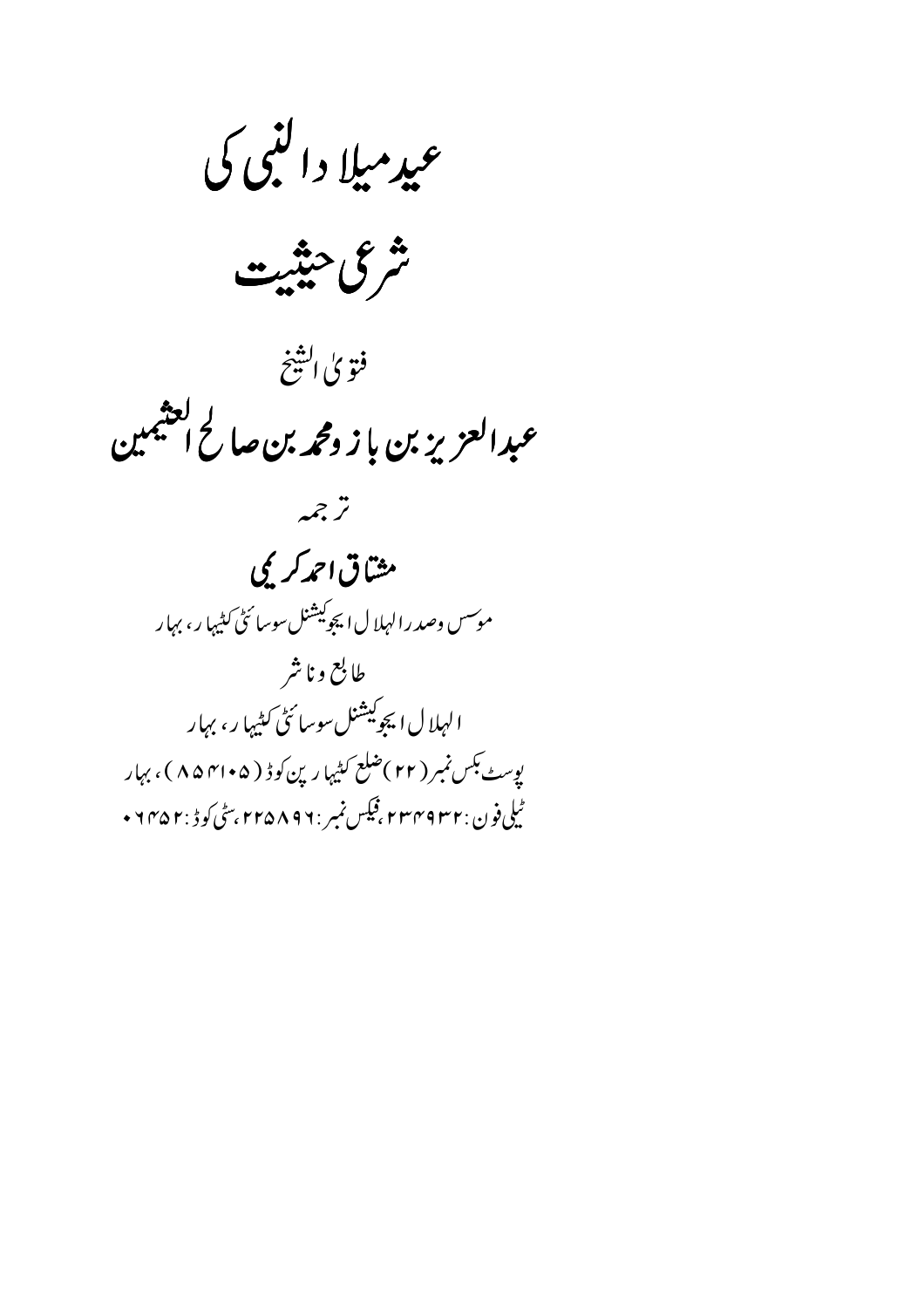جمله حقوق نجق متر جمحفوظ ہیں سلسله مطبوعات الهلال ايجوكيشنل سوسائڻي کثيبار ( ١٢ )  $\mathsf{r}\bullet$  : فنحات تعداد ۱۱۰۰ تقسیم کار : معہد حفصہ بنت عمرحاجی یور، کٹیہا رے ۸۵۴۱۰۵ يروڈ<sup>سش</sup>ن : الہلال ايجو<sup>کيشن</sup>لسوسائڻ *کي*ڀهار، بہارفون ٢٢۵٨٩٢ كميوزنگ : مكتب دعوت وتوعية الجاليات ر بوه ، رياض  $\begin{array}{ccc} \vdots & \vdots & \vdots \end{array}$ سر ورق ڈیز ائن : قيت : ۵روپ<u>ځ</u>

ملنے کا پتہ: ا۔ معہد حفصہ بنت عمر جا جی پور، کثیہا ر، بہار ۴۱۰۵ ۸۵ – ۲\_ اینا کتب خانه،ایم جی روڈ کٹیہا ر، بہار ۴۱۰۵۴۱۰۵\_ ۳۔ جزل کتاۓ گھر،ایم جی روڈ کٹیہا ر، بہار ۴۱۰۵۴۱۰۵۔ ۴ \_ مکتبه تر جمان ،مرکز ی جمعیت اہل حدیث ۲۱۱۶ جا مع مسجد د ہلی ۲ ۔ ۵ ۔ مکتبہ جا معہا بن تیمیہ،مسجد کا لے خان ، دریا گنج ،نئی د ہلی ۔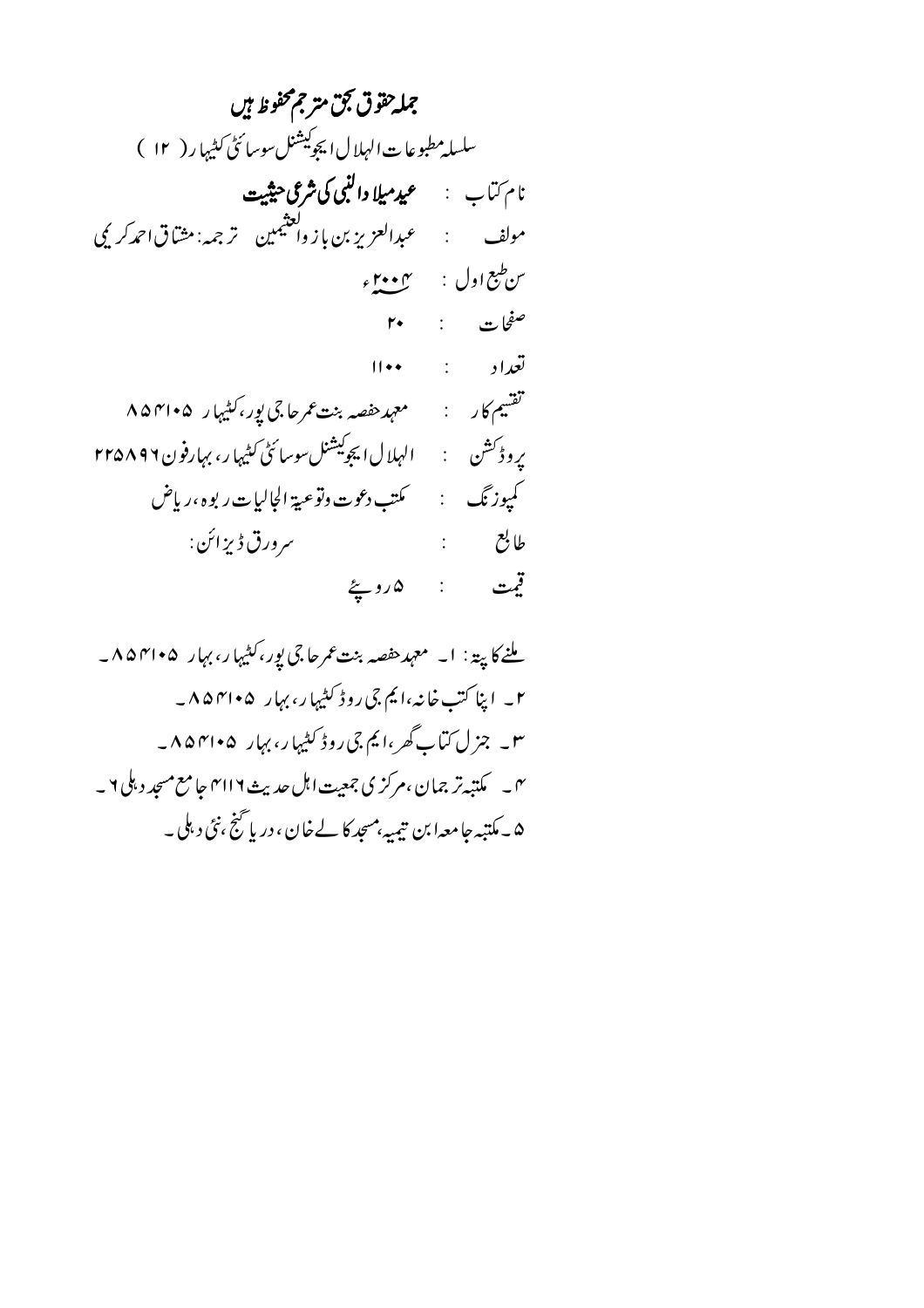بسم اللدالرحلن الرحيم عيدميلا دالنبي كي شرعي حيثيت اَلْحَمْدُ لِلَّهِ، وَالصَّلاَةُ وَالسَّلاَمُ عَلَىٰ رَسُوْلِ اللَّهِ وَعَلَىٰ آلِهِ وَصَحْبِهِ وَمَنِ اهْتَدىٰ بِهُدَاهُ ، أمَّا بَعْدُ:

بہت سارے لوگوں کی طرف سے پیسوال بار بار پوچھا جا تا ہے کہ نبی کریم ۔<br>علیمنے کی پیدائش کی خوشی میں آ پے ایک کے لیوم پیدائش کی منا سبت سے محفلِ میلا د منعقدکر نااورمحفل کےاخیر میں قیام کر نااورآپ علق<sup>یق</sup> پرسلام پڑ ھنا جواس موقع پر کیا جا تا ہے،شریعت میں اس کا کیا حکم ہے،آیا جا ئز ہے، یا نا جا ئز ؟ اس کا جواب پہ ہے کہ نبی کریم علاقلڈ کے ، یا آ ب علاقلڈ کے علاوہ کسی بھی د وسر بے پخص کے یو م پیدائش برمحفلِ میلا د وعرس منعقد کر نا جا ئزنہیں ہے، کیونکہ ہیر بدعت ہے جو دین میں ایجاد کر لی گئی ہے۔ بدعت ہونے کی وجہ یہ ہے کہ اسے نبی ۔<br>کریم ایسے نے ،اور نہ آ ۓ ایسے پر افغان پراشدین نے ،اور نہ ان کے علاوہ کسی اور صحافی نے،حتیٰ کہ کسی بھی تابعی نے خیر القرون میں نہیں کیا ہے، حالانکہ خیرالقر ون کےلوگ بعد والوں کے مقابلہ میں سنت کو زیا د ہ جاننے والے، نبی کریم ۔<br>علام سے زیادہ محبت وعقیدت رکھنے والے اور آ پ علام کی شریعت پر زیادہ عمل کرنے والے تھے۔اور نبی کریم علائقہ سے بیرثابت ہے کہ آپ علائقہ نے ارشاد فرمايا:﴿مَنْ أَحْدَثَ فِي أَمْيِرِنَيا هٰذَا مَا لَيْسَ مِنْهُ فَهُوَ دَدٌّ﴾ ( بِخارِي: ۳/ ۱۶۷، مسلم : ۱۳۲/۵) ' حجو ہمارےاس دین میں کوئی الیمی بات ایجا دکرے جو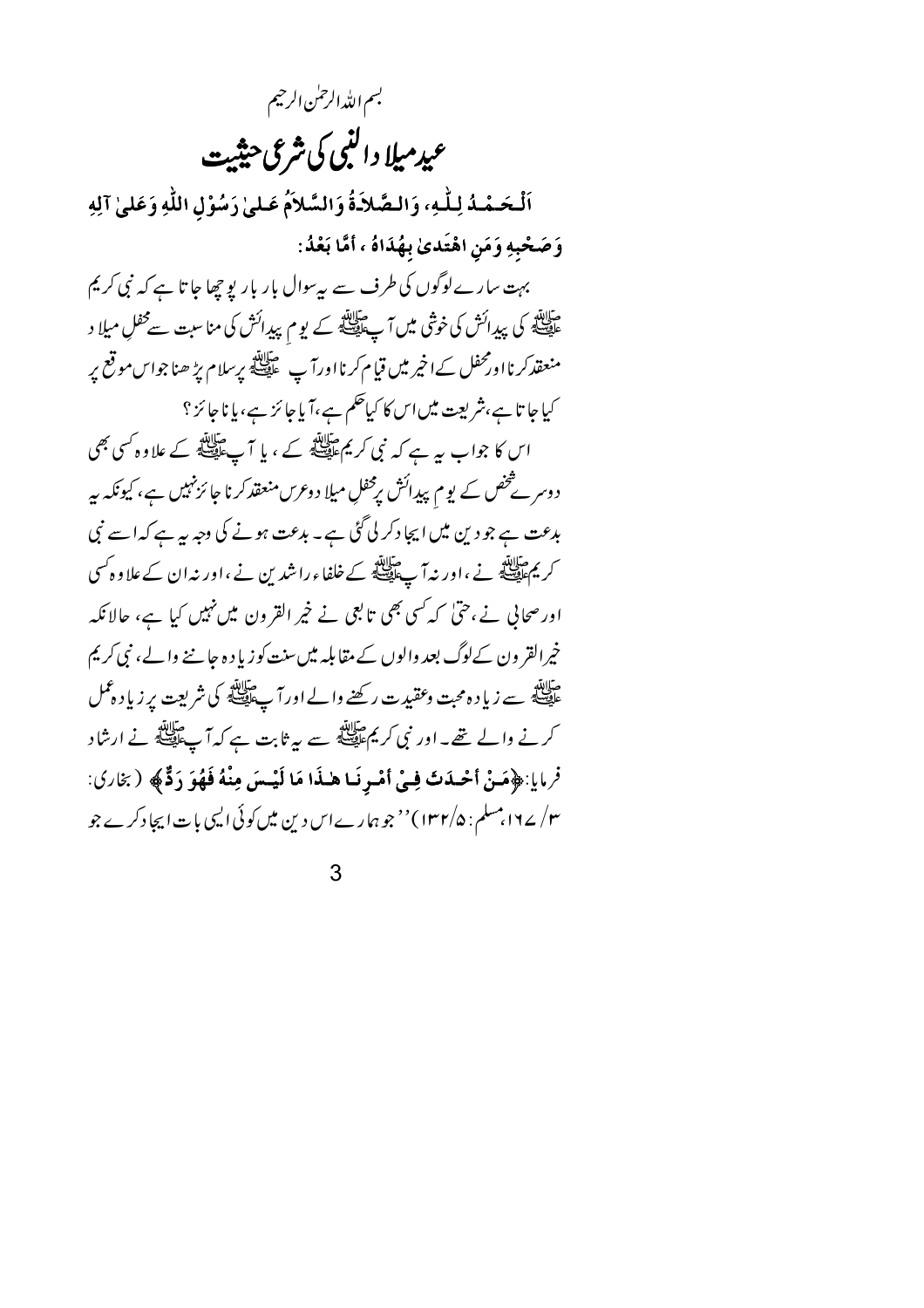دین میں سے نہیں ہے،تو وہ مر دود ہے' ۔ نیز نبی کریمﷺ نے ایک دوسر کی حدیث مين ارشادفر مايا:﴿ عَسَلَيْكُمْ بِسُنَّتِيْ وَسُنَّةِ الْمُحْلَفَاءِ الرَّاشِدِيْنَ الْمَهْدِيِّيْنَ مِنْ بَعْدِيْ تَـمَسَّـكُـوْا بِهَـا وَعَـقُّـوْا عَـلَيْهَـا بِـالنَّوَاجِذِ، وَإِيَّـاكُمْ وَمُحْدَثَاتِ الأمُوْرِ فَإِنَّ كُلَّ مُحْدَثَةٍ بِدْعَةً وَكُلَّ بِدْعَةٍ ضَلالَةً﴾ (صَحَّى الصَّحَ احمد ۱۳۶/ ۱۲۶، ابودا دَ د : ۲۷۵، تر مذی: ۲۷۷۶، ابن ماجه: ۴۲) '' تم میری سنت کو لا زم پکڑ واور میر ے بعد مدایت یافتہ خلفاءراشدین کی سنت کولا زم پکڑ و،ا سے کچلی کے دانتوں سےمضبوط پکڑے رہو،اورتم نئی ایجاد کر دہ باتوں سے اجتناب کرو ، کیونکہ ہرنٹی بات بدعت ہےاور ہر بدعت گمراہی ہے''۔

مذکور ہ بالا دونوں حدیث پاک میں بدعت ایجاد کرنے اوراس پرعمل کرنے پر سخت وعید بیان کی گئی ہے ۔اوراللہ تعالیٰ نے قر آن مجید میں ارشادفر مایا: ﴿ وَ مَـــا آتَيَاتُجُمُ البرَّسُوْلُ فَخُذُوْهُ وَمَا نَهَاكُمْ عَنْهُ فَانْتَهُوْا﴾ (الحشر:٤)''اور حمہیں جو کچھ رسول دیں، لےلواورجس سے روکیں ،رک جاؤ''۔ نیز اللہ تعالیٰ نے فرمايا:﴿فَلْيَحْدَدِ الَّذِيْنَ يُخَسَالِفُوْنَ عَنْ أَمْرِهِ أَنْ تُصِيْبَهُمْ فِتْنَةٌ أَوْ **يُصِيْبَهُمْ عَذَابٌ أَلِيْهُ﴾** (النور:٩٣)''جولوگ حكم رسول كي مخالفت كرتے ہيں انہیں ڈرتے رہنا جا ہئے کہ کہیں ان پر کوئی زبر دست آ فت نہ آ پڑے، یا انہیں دردناك عذاب نه پِنچُ'۔ نیزارشادر بانی ہے:﴿لَمِقَعْدْ كَمَانَ لَكُمْ فِيْ دَمِلُوْل اللَّـٰهِ أَسْـوَـةٌ حَسَـنَةٌ لِـمَـنْ كَانَ يَرْ جُوْ اللَّهَ وَالْيَوْمَ الآخِرَ وَذَكَرَ اللَّهَ تحفي \_\_ (الاحزاب:٢١)'' يقيناً تمهار بے لئے رسول اللہ اللہ اللہ عليه في ذات ميں

 $\overline{\mathcal{L}}$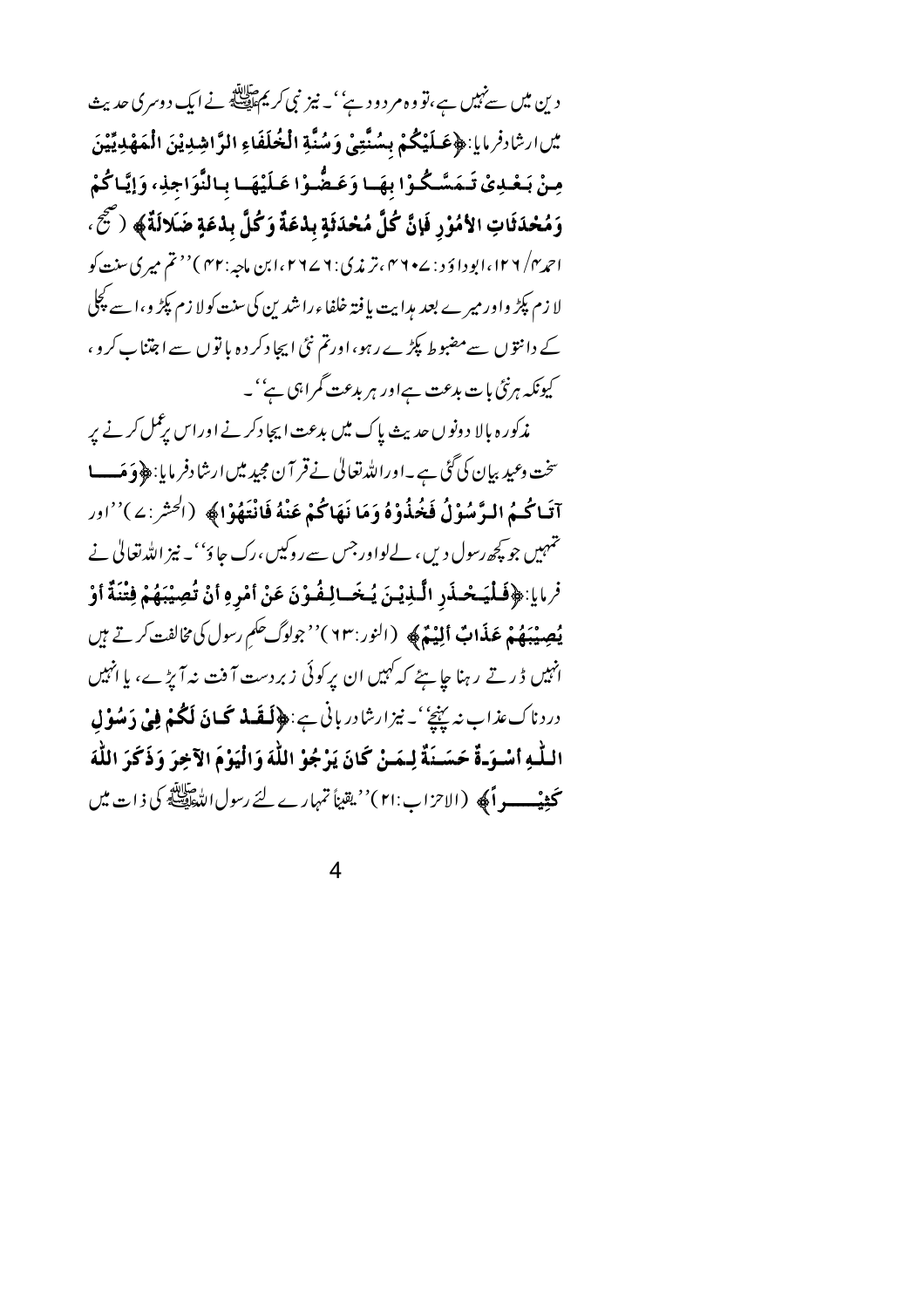بہترین نمونہ ہے ، ہراس شخص کے لئے جواللہ تعالٰی کی اور قیامت کے دن کی تو قع رکھتا ہےاور بکثر ت اللہ تعالیٰ کی یادکرتا ہے' '۔ نیز ارشادالٰہی ہے: ﴿ **وَالمَّسَابِقُوْنَ** الأوَّلُوْنَ مِنَ الْمُهَاجِرِيْنَ وَالأَنْصَارِ وَالَّذِيْنَ اتَّبَعُوْهُمْ بِإِحْسَانٍ رَضِيَ اللَّـهُ عَـنْهُـمْ وَرَضُـوْا عَـنْـهُ وَأَعَـدَّ لَهُمْ جَنَّاتٍ تَـجْرِيْ تَحْتَهَا الأنْهَارُ خَالِدِيْنَ فِيْهَا أَبَداً، ذٰلِكَ الْفَوْزُ الْعَظِيْمُ﴾ (التوبه:١٠٠)''اورجو مہاجرین وانصار سابق اور مقدم ہیں اور جتنے لوگ اخلاص کے ساتھ ان کے پیروکار ہیں،اللہ ان سب سے راضی ہوا اور وہ سب اس سے راضی ہوئے اور اللہ نے ان کے لئے ایسے باغ مہیا کرر کھے ہیں جن کے پنچے نہریں جاری ہوں گی جن میں وہ ہمیشہ رہیں گے، یہ بڑی کامیانی ہے''۔ نیز ارشاد باری ہے:﴿اَلْمَعَسوْمَ أَكْمَــمَعلَــتُ لَكُـمْ دِيْـنَـكُـمْ وَٱتْمَمْتُ عَلَيْكُمْ نِعْمَتِيْ وَرَضِيْتُ لَكُمُ الإِسْلاَمَ دِيْناً﴾ (المائدہ :۳)'' آج میں نےتمہارے لئے دین کوکامل کر دیااورتم پراپناانعام بھرپور کر دیااورتمہارے لئے اسلام کے دین ہونے پر رضامند ہوگیا''۔اس کے علاوہ بھی اس معنی و مفہوم کی اور بہت ساری آیات کر یمہ ہیں۔

اوراس طرح کےمیلا دکوا پجا دکرنے سے یہی سمجھا جائے گا کہ اللہ تعالیٰ نے اس امت کے لئے دین کوکمل نہیں کیااور نمی کر یمﷺ نے وہ ساری بات امت تک نہیں پہنچائی جواس کے لئے لائق عمل تھی ، یہان<del>ی</del>ک کہ یہ متاخر <sup>بن لو</sup>گ آ ئے اوراللہ تعالیٰ کی شریعت میں وہ یا تیں ایجاد کر دیں جن کی اللہ تعالیٰ نے ہرگز اجاز ت نہیں دی ۔ان کے خیال میں میلا دان باتوں میں سے ہے جن سے اللہ تعالیٰ کا تقرب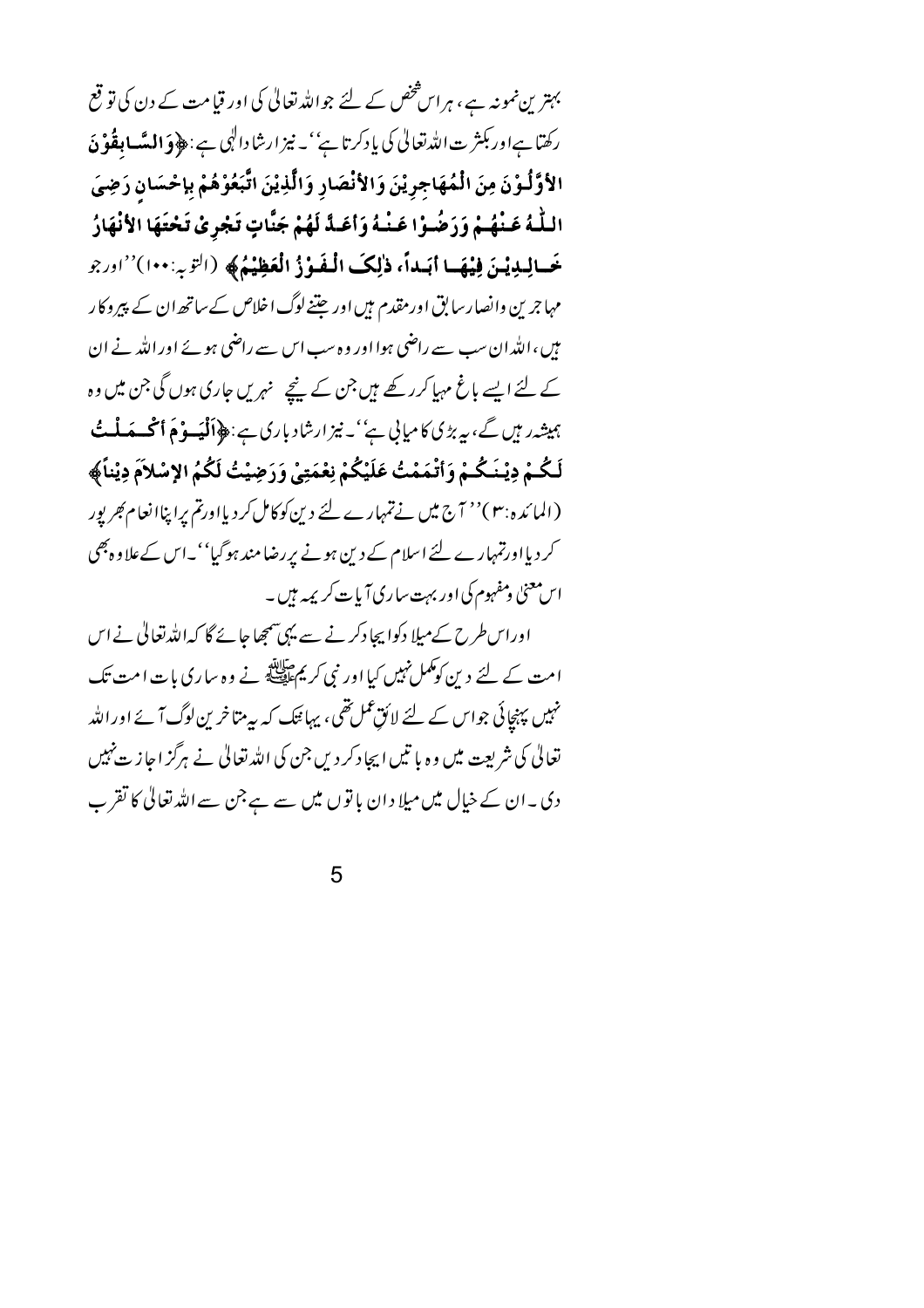حاصل ہوتا ہے۔اوراس میں کوئی شک نہیں کہ بیہ بات نہایت ہی خطرناک ہےاور اس میں اللہ تعالیٰ ہی پرنہیں بلکہ نبی کریمﷺ پربھی اعتراض کرنا ہے،جبکہ اللہ تعالیٰ نے اپنے بندوں کے لئے دین کوکمل کر دیا ہےاوران پرا بنی نعمت پوری کر دی ہے۔ اور نبی کریم علائقہ نے امت کو دین کی ساری بات پہنچا دی تھی اور آ پ ایک ہے۔<br>اور نبی کریم ایک ہے ہروہ راستہ جو جنت تک پہنچائے اورجہنم سے دورکر دے،امت کو بتا دیا تھا،حبیبا کہ عبد الله بن عمر و رضي الله عنها كي ضج حديث سے ثابت ہے كہ رسول اللهﷺ نے ارِثَادِفْرِ مِايا:﴿مَا بَبِعَتَ اللَّهُ مِنْ نَبِيٍّ إِلَّا كَانَ حَقّاً عَلَيْهِ أَنْ يَدُلَّ أُمَّتَهُ عَـلىٰ خَيْرٍ مَا يُعَلِّمُهُ لَهُمْ، وَيُنْذِرَهُمْ شَرَّ مَا يُعَلِّمُهُ لَهُمْ﴾ (مثلم)''الله تعالى نے كوئى نبى نہيں مبعوث فرمايا ،تكراس كا بيرفر يضه تھا كہ وہ اپنى امت كو ہر وہ خير كا کام بتادے جواللہ تعالٰی نے اسے سکھا یا تھا،اورامت کو ہروہ شرسے ڈ رادے جواللہ تعالیٰ نے اس کوتعلیم دی تھی'' ۔

اور بہ معلوم ہے کہ ہمارے نبی کریمﷺ افضل الانبیاءاور خاتم الرسل ہیں اور امت کی خپرخواہی اور دین کی تبلیغ میں سب رسولوں سے کامل ہیں۔اگر یوم پیدائش ر<br>بر محفل منعقد کرنا دین کا کام ہوتا اور اللہ تعالیٰ کو پسند ہوتا ،تو رسول اللہﷺ امت کو یہ بات ضرور بتاد ہتے ، پا آ پ اپنی حیات مبار کہ میں ضرور کرتے ، پا آ پ ایسلج کے بعدآ پ کےصحابئہ کرام رضی اللہ عنہم ضر ورکرتے ۔اور جب بیرکا م ان میں سے کسی سے بھی ثابت نہیں ہے ،تو معلوم ہوا کہ اس کا اسلام سے کوئی تعلق نہیں ہےاور نہ وہ اسلام کا کام ہے، ہلکہ حقیقت ہہ ہے کہ بہران بدعات میں سے ایک ہے جن سے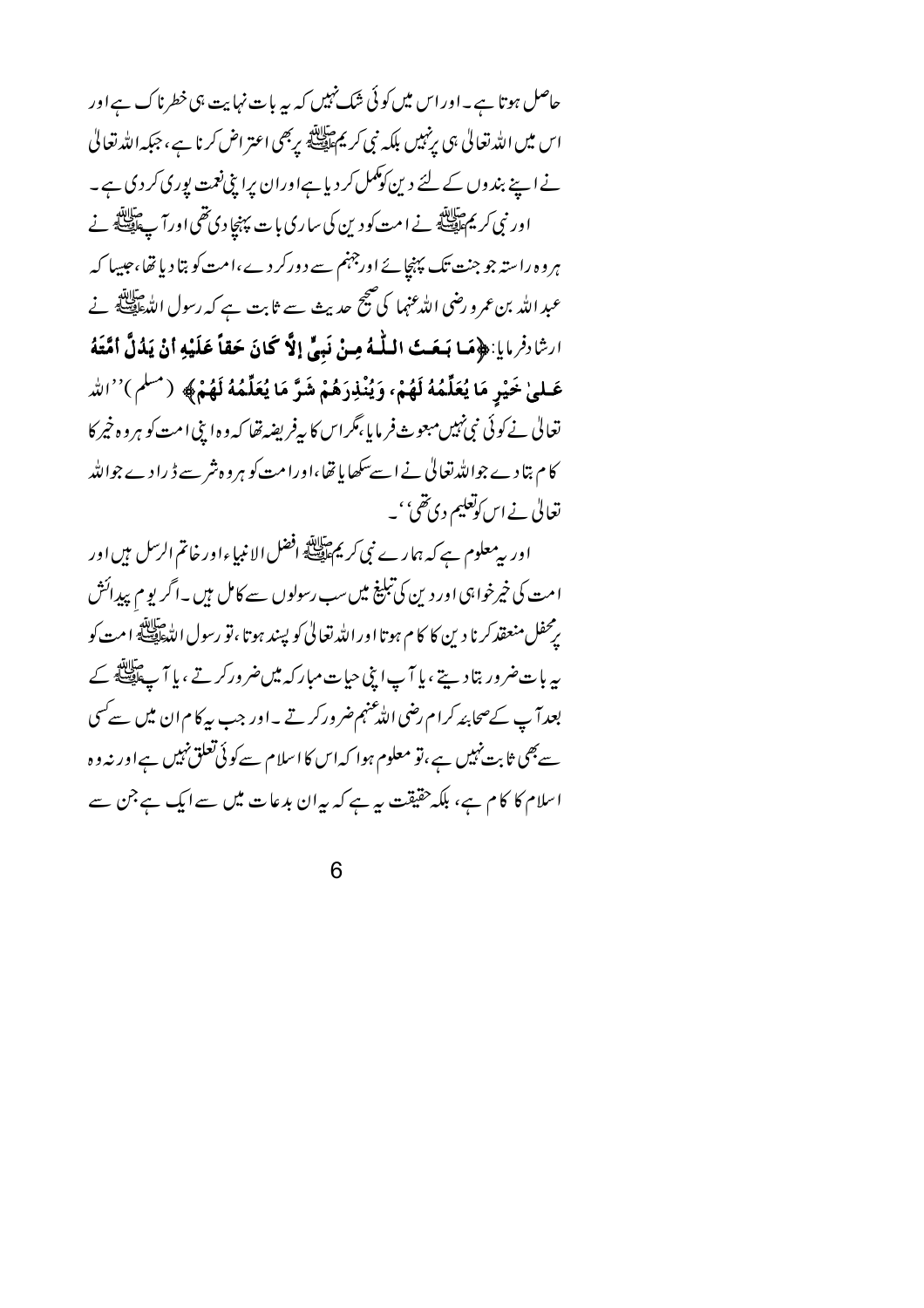رسول الله السيِّ في الشَّابِع.<br>رسول الله السيَّ الله عليه الله عنه الله عنه الله عنه عنه الله عنه من الله عنه الله عنه الله عنه الله عنه الله میں آپ ملا حظہ کر آئے ہیں ۔اور ان کے علاوہ بھی دیگر بہت ساری حدیث اس معنی ومفہوم کی آئی ہیں ۔اورا یک حدیث پاک میں تو یہائنک آیا ہے کہ آ پے پیچلنگ خطبئہ جمعہ مِيْنِ بِهِ بِإِنْ كَرِيقٍ تِحْ : ﴿ أَمَّا بَعْدُ: فَإِنَّ خَيْرَ الْحَدِيْثِ كِتَابُ اللَّهِ، وَخَيْرَ الْهَـدْي هَدْيُ مُحَمَّدٍ ءَلِيْلِهِ وَشَرَّ الأمُوْرِ مُحْدَثَاتُهَا وَكُلُّ بِدْعَةِ ضَلالَةٌ﴾ (مسلم ) '' اما بعد : بہترین کلام اللّٰہ تعالٰی کی کتاب ہے، اور بہترین طریقہ محمَّطاتِی کا طریقہ ہے۔اور بدترین کام نباا بیجادکر دہ کام ہےاور ہر بدعت گمراہی ہے''۔ اس معنیٰ ومفہوم کی آیات واحا دیث بکثر ت ہیں اورعلاء کی ایک بڑی جماعت نے مذکورہ د لائل کی روشنی میں پوری صراحت کے ساتھ مخفل میلا د کا انکار کیا ہےاور اس بدعت سےامت کو ڈ رایا ہے ۔لیکن بعض متاخرین علماء نےمحفل میلا دکواس شرط بر جائز قراردپا ہے کہاس میں سی بھی طرح کامنکراور نا جائز کام نہ ہو،مثلاً نبی کریم ۔<br>علیہ کے بارے میں غلو ،عورتوں اور مر دوں کا اختلاط ،آلا ت لہو دلعب اور رقص وطرب اورمونیقی کا استعال ، جن کا شریعت مطہر ہ ا نکارکر تی ہے۔ان کا خیال ہے کہ مخفل میلا دیدعت حسنہ ہے۔اور شریعت کا قاعدہ ہے کہ اہلِ اسلام جب کسی معاملہ میں اختلاف کریں ، تو اسے اللہ تعالیٰ کی کتاب اور اس کے رسولﷺ کی سنت پر پیش کیا جائے ،جیسا کہاللہ تعالٰی نے ارشادفر مایا: ﴿ پَیا اَیُّعَا الَّذِینَ آمَنُوْا أطِيْعُوْا اللَّهَ وَأطِيْعُوْا الرَّسُوْلَ وَأوْلِيْ الأَمْرِ مِنْكُمْ، فَإِنْ تَنَازَعْتُمْ فِيْ شَيْءٍ فَيرُدُّوْهُ إِلَيٰ اللَّٰهِ وَالرَّسُوْلِ إِنْ كُنْتُمْ تُؤمِنُوْنَ بِاللَّهِ وَالْيَوْمِ

 $\overline{7}$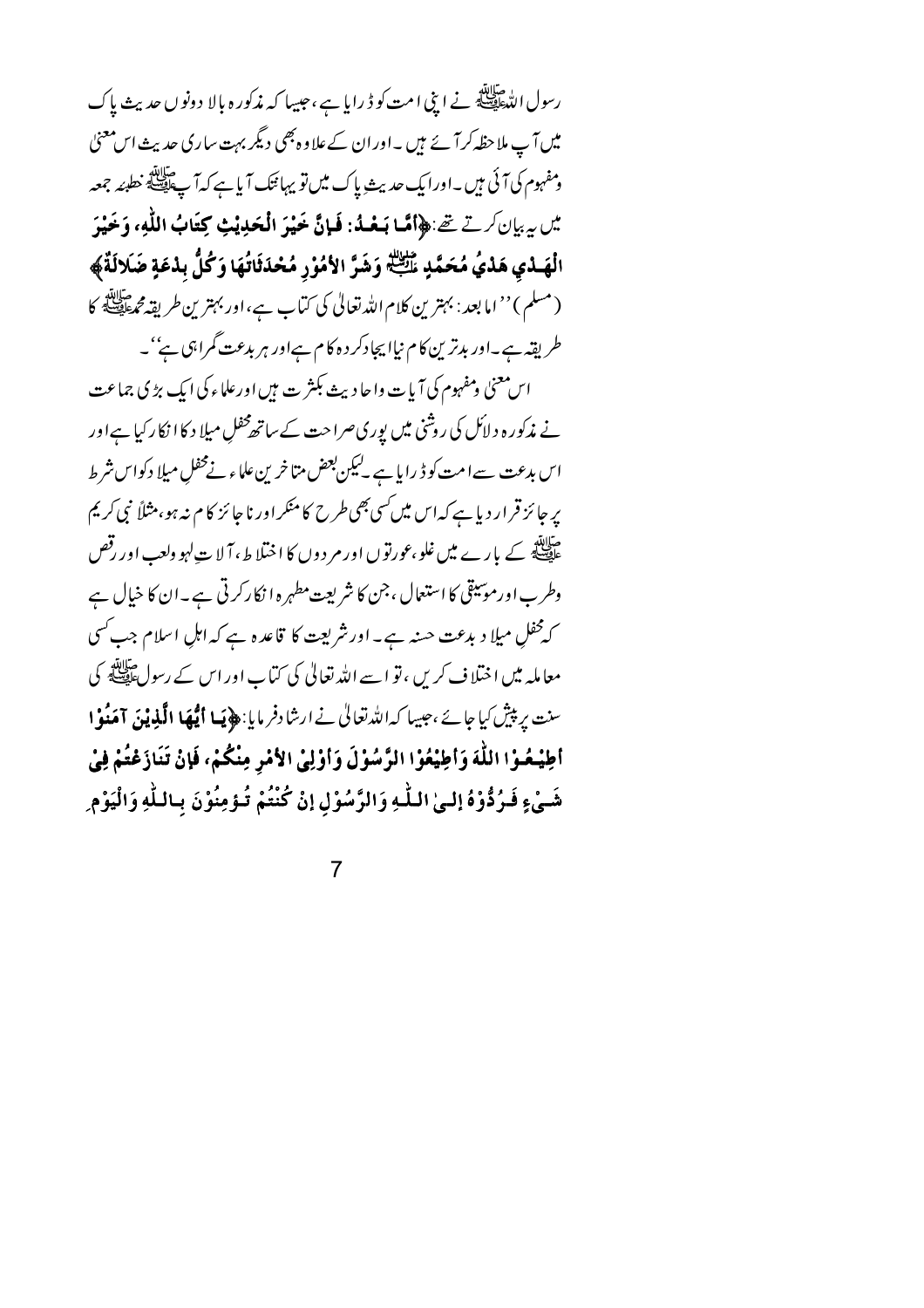الْآخِسِ ، ذٰلِكَ خَيْسَرٌ وَأَحْسَنُ تَبَاوِيْلاً ﴾ (النباء:٥٩)''اےايمان دالو! فر ماں بر داری کر واللہ تعالیٰ کی ،اورفر ماں بر داری کرورسولﷺ کی ،اورتم میں سے اختیار دالوں کی۔ پھراگرکسی چیز میں اختلاف کر دیتوا سےلوٹا دَاللّٰہ تعالٰی کی طرف اور رسول اقلاق کی طرف، اگر تہہیں اللہ تعالٰی پر اور قیامت کے دن پرایمان ہے۔ بی*ہ بہ*ت بہتر ہےاور باعتبارانجام کے بہت اچھاپٗ'۔ نیز ارشادر بانی ہے:﴿وَمَا الْمُعْلَفَةُمْ فيْهِ مِنْ بِشَيْءٍ فَعُكْمُهُ إِلَىٰ اللَّهِ﴾ (الثوريٰ: ١٠)''اورجس جس چزمين تِهارا اختلاف ہو،اس کا فیصلہاللہ تعالیٰ ہی کی طرف ہے' ۔

اس حکم ریانی کے مطابق ہم نےمحفلِ میلا دمنعقد والے معاملہ کواللہ تعالیٰ کی کتاب پر پیش کیا،تو ہم نے پایا کہ اللہ تعالٰی کی کتاب ہمیں رسول اللہﷺ کی پیروی کاحکم دیتی ہےاور ہراس کا م سے ڈ راتی ہے جس سے آ چلاتی نے منع کیا ہے،اور ر بھی ہتلا تی ہے کہ <sub>ا</sub>للہ تعالیٰ نے اس دین کوامت کے لئے مکمل کر دیا ہے ۔اور یہ محفل میلا دان کا موں میں سےنہیں ہے جو نبی کریم ایقلیج کے کر آ ئے ہیں ۔ پھر یہ وہ دین نہیں ہوسکتا جواللہ تعالیٰ نے ہمارے لئے مکمل کردیا ہےاورہمیں جس میں نبی کریم مثالاته<br>علیصلهٔ کےانتاع کاحکم دیا ہے۔

نیز ہم نے محفل میلا د والے معاملہ کورسول اللّٰہﷺ کی سنت پر پپش کیا،تو ہم نے آ پے اپنے کی سنت میں نہیں یا پا کہ آ پے اپنے لئے خودمحفلِ میلا دمنعقد کیا ہے ،اور نہ اس کاحکم دیا ہے،اور نہ آپ ایسا ایس کے صحابئہ کرام رضی اللّٰہ عنہم نے کیا ہے ۔اس سے ہمیں معلوم ہوگیا کہ بیٹھل میلا د دین کا کا م'ہیں ہے ، بلکہ نئی ایجا دکر د ہ بدعت والا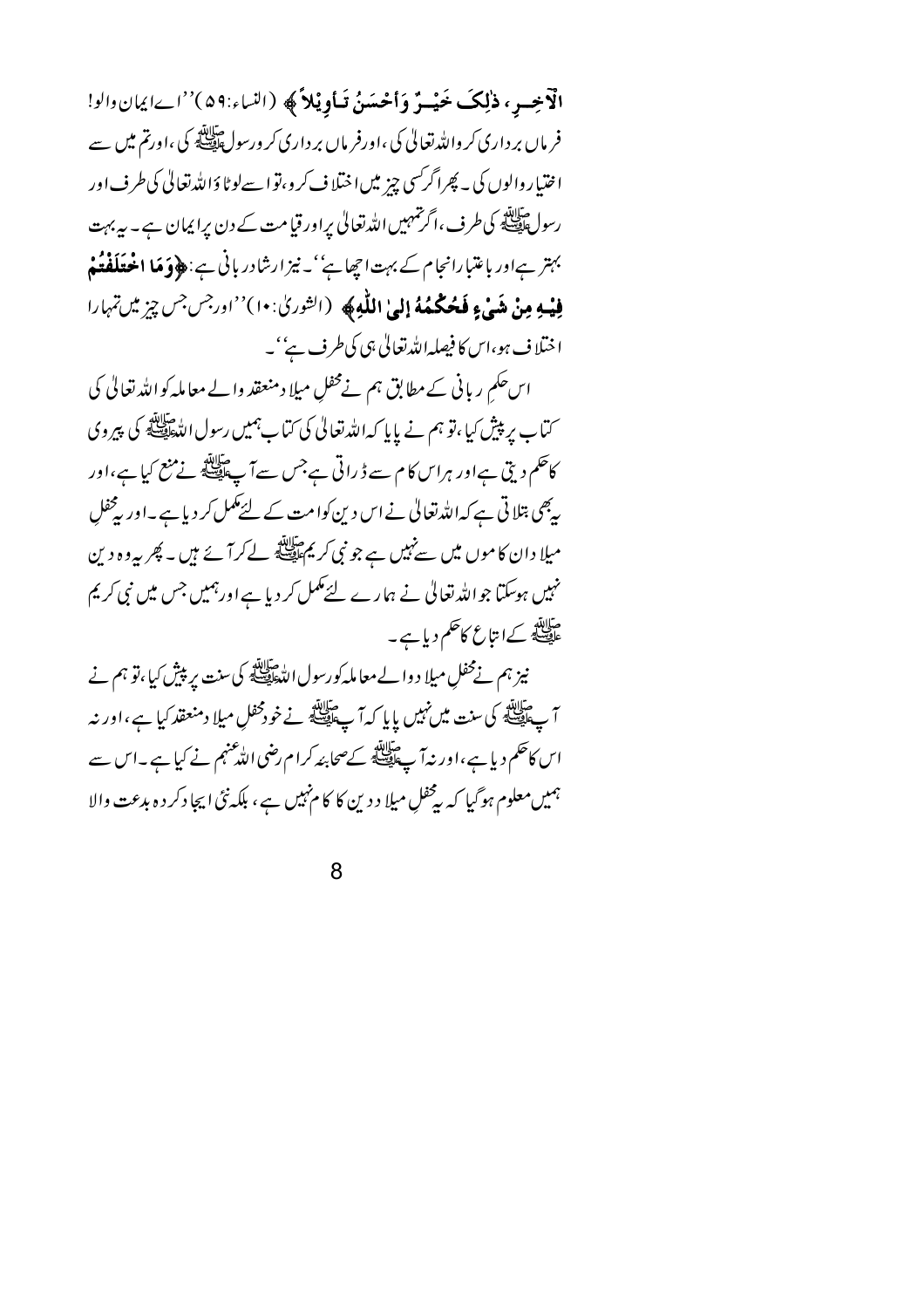کا م ہے۔اس کےعلاوہ بیچھل میلا دیہود ونصاریٰ کی عیدوں میں مشابہت ہے۔ اس تفصیل سے ہراد ٹی بصیرت والے څخص پر جوحق کا طالب ہےاورا پنی طلب میں سچا ہے، بیرواضح ہو گیا ہوگا کہ مخفلِ میلا دمنعقدکر نا دین اسلام کا کام نہیں ہے، بلکہ نئی ایجادکر دہ بدعت کا کام ہے،جس سےاللہ تعالیٰ اوراس کے رسولﷺ نےخوف دلایا ہےاوراس سےاجتناب کرنے کاحکم دیا ہے۔ اورایک عقل مندآ دمی کے لئے ہرگز بیہ ناسب نہیں ہے کہ تمام ملکوں میں مخفلِ میلا دمنعقدکر نے والوں کی کثر ت دیکھ کر دھوکہ کھاجائے ، کیونکہ حق کی پیچان ومعرفت عمل کرنے والوں کی کثر ت سےنہیں ہوتی ، بلکہ شرعی دلیلوں سے ہوتی ہے،جیسا کہ اللہ تعالیٰ نے یہود ونصاریٰ کےسلسلہ سِّلِفِرِ مَايَا:﴿وَقَبَالُوْا لَيْنَ يَبِدْخُمِلَ الْجَيَّةَ إِلَّا مَنْ كَانَ هُوْ دَاً أَوْ نَصَار ي تِمِلْكَ أَمَانِيُّهُمْ ، قَلْ هَاتُوْا بُرْهَانَكُمْ إِنْ كُنْتُمْ صَادِقِيْنَ﴾ (التقره:ااا) '' وہ کہتے ہیں کہ جنت میں یہود ونصاریٰ کےعلاوہ اورکوئی نہ جائے گا ، بیصرف ان کی آرز وئیں ہیں،ان سے کہوکہ اگرتم سیچ ہو،تو کوئی دلیل پپش کرو''۔ نیز اللہ تعالیٰ نے فرمايا:﴿وَإِنْ تُبْطِعْ أَكْثَرَ مَنْ فِي الْأَرْضِ يُتِبِلُّوْكَ عَنْ سَبِيْلِ اللَّهِ﴾ (الانعام: ١١٩)''اور د نیامیں زیاد ہ لوگ ایسے ہیں کہ اگر آپ ان کا کہنا ماننے لگیں ، تووہ آپ کوالٹد کی راہ سے بےراہ کر دیں گے'۔ پھر پڑ مخفل میلا دیدعت ہونے کے ساتھ ساتھ دوسرے ناجائز اور منکر پا توں

سے خالی بھی نہیں ہے، مثلاً مردوں اورعورتوں کا اختلاط، گانے وبا ہے، آلا ت موسیقی ، شراب اورمخدرات نوشی وغیر ه ،اوران یا توں سے بڑھ کران محفلوں میں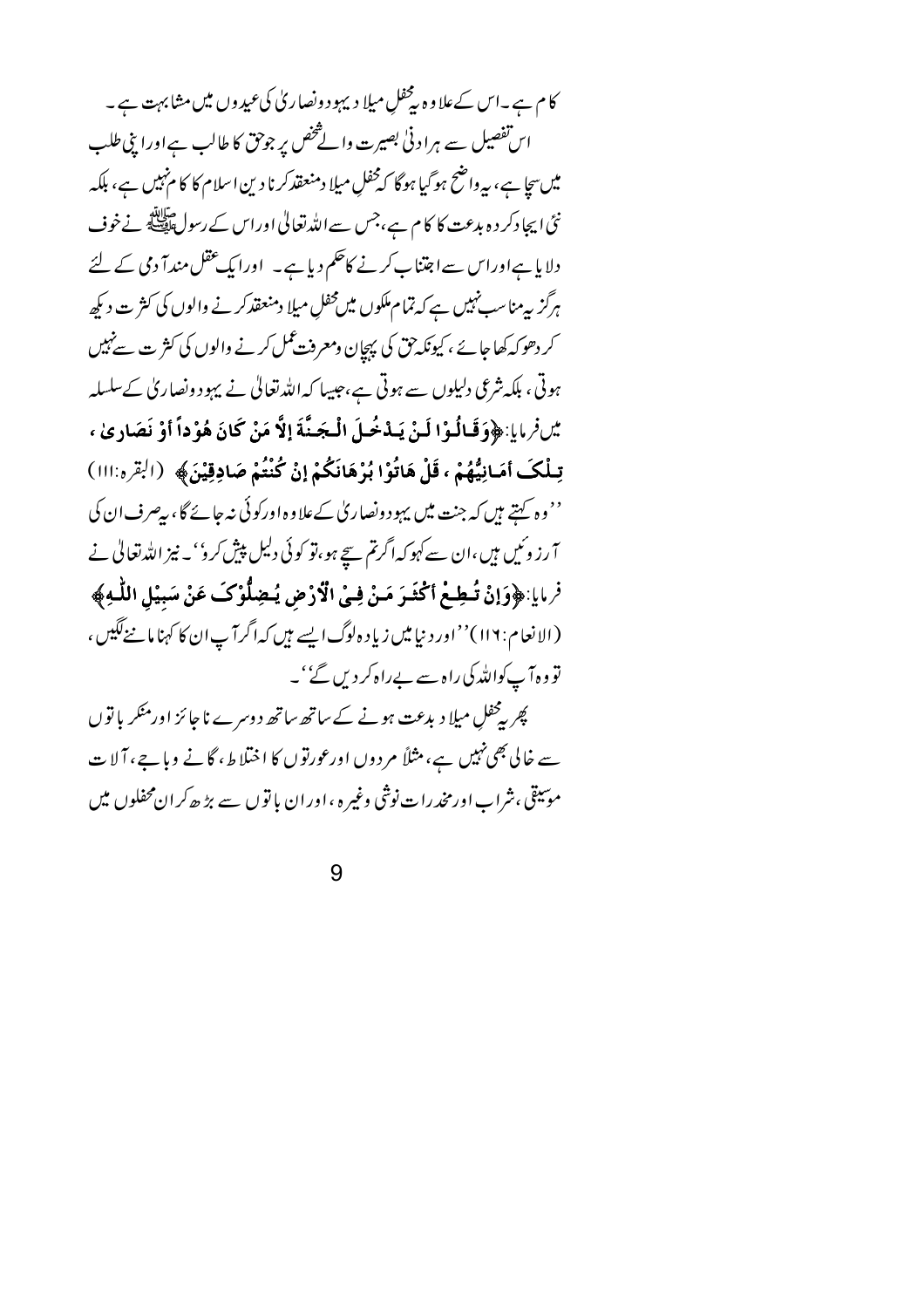ا کثر شرک ا کبر کا ارتکا بے بھی ہوتا ہے،اور وہ ہے نبی کر پم علاقاتھ اور آ ب کے علاوہ دیگراولباءکرام کے بارے میں غلو،آپ ﷺ سےسوال کرنا، مد دطلب کرنا ،فریاد كرنا اور يه عقيده ركضا كه رسول الله عليه علي حانت تتصح وغير ه شركيه امور جوا كثر ان محفلوں میں نیز دوسرےاولیاءکرام کےعُرسوں میں پائے جاتے ہیں، جبکہ نبی ۔<br>کریم ایسے سے بہ ثابت ہے کہ آپ ایسے گا ارشادفر مایا: **﴿إِيَّا كُسْمْ وَالْمُغُلُوَّ فِيْ** اللَّذِينِ، فَـإِنَّـمَــا أَهْـلَكَ مَـنْ كَــانَ قَبْـلَـكُـمُ الْـغُـلُـوُّ فِـيْ الدِّيْنِ﴾ ( نسائی/ مناسک : ۲۱۷ ) '' تم لوگ دین میںغلو سے اجتناب کرو، کیونکہ تم سے پہلی امتوں کواسی دین میں غلو نے متاہ کر دیا ہے' ۔ نیز نبی کریمﷺ نے ارشادفر مایا: ﴿لاتُـطْـرُوْنِـيْ كَمَا أَطْرَتِ النَّصَارِ ىٰ ابْنَ مَرْيَمَ، إِنَّمَا أَنَا عَبْدٌ فَقُوْلُوْا عَبْيةُ اللَّيْبِهِ وَدَمِينُوْلُيةُ ﴾ (بخارى: ٣٢٢٥)'' تم مجھےاس طرح نه بڑھاؤ،جس طرح عيسا ئيوں نے عيسىٰ بن مريم عليہاالسلام كو بڑ ھاديا تھا، يقيناً ميں الله كا بند ہ ہوں ،اس لئے مجھےصرف اللہ کا بندہ اوراس کا رسول کہو''۔

اورتعجب خیز اور افسوسناک بات بہ ہے کہ بہت سارے لوگ اس فتم کی بدعتی محفلوں میں شرکت وحاضر کی میں بڑی چستی اورخصوصی اہتمام کا مظاہرہ کرتے ہیں ، نیز اس کی حمایت اور دفاع میں لڑنے جھگڑنے پرآ مادہ ہوجاتے ہیں،مگر جماعت کے ساتھ نما زیڑھنے اور جمعہ میں حاضری وغیر ہفرائض سے پیچھے رہتے ہیں اوراس کے لئے وہ سرتک نہیں اٹھاتے اور نہ سے پیچھتے ہیں کہ سے منکر عظیم ہے۔اس میں دو را ئے نہیں کہ بہ سب قلت بصیرت ،ضعف ایمان اور گناہ ومعاصی کی وجہ سے دلوں پر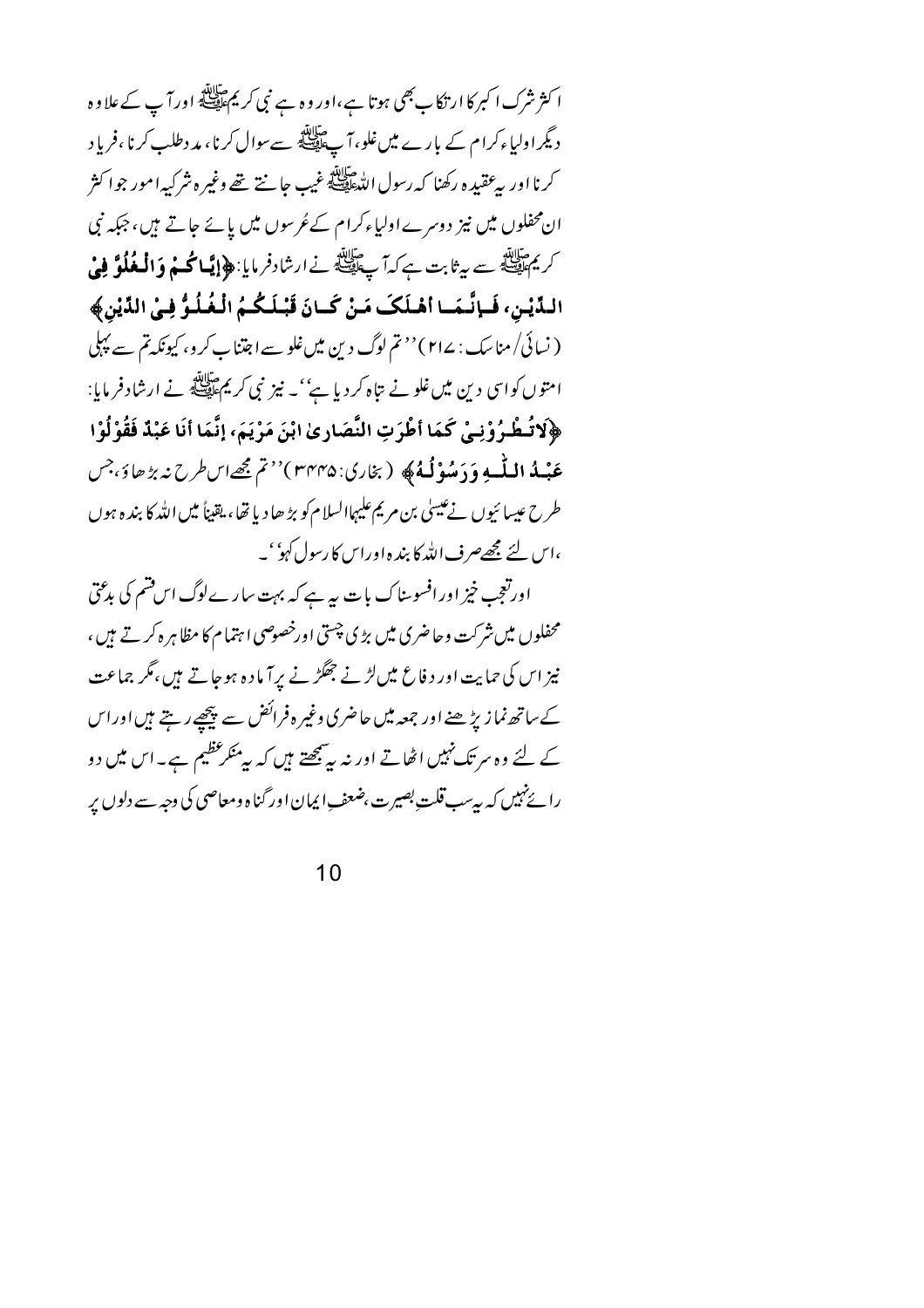زنگ کی کثر ت کےسبب ہے۔اللہ تعالیٰ سے دعا ہے کہ وہ ہمیں اور سارےمسلمان بھائیوں کواس سےمحفوظ رکھے۔

محفل میلا د کی منکراور پاطل یا توں میں سےایک پہنچی ہے کہ بعض لوگ پیرعقید ہ ر کھتے ہیں کہ نبی کریم ﷺ اس محفل میں حاضر ہو تے ہیں ،اوراسی لئے وہ لوگ آ پ ۔<br>علیہ کے استقبال میں کھڑے ہوجاتے ہیں اور آ پے پیسے کوسلام وخوش آ مدید اور مرحبا کہتے ہیں ۔ بیرایک عظیم باطل وفا سدعقید ہ ہے اور بدترین جہالت بھی، کیونکہ نی کر پر سالاتھ<br>نبی کر پی ایک اپنی قبر مبارک سے قیامت سے پہلے نہیں کلیں گےاور نہ کسی انسان سے ملیں گےاور نہ سی مجلس میں حاضر ہوں گے ، بلکہآ پ! پی قبرمبارک میں قیامت قائم ہونے تک مقیم ر ہیں گےاورآ پے پہلا ہے کی روح اپنے رب کے پاس اعلیٰ علیمین کے دارالکرامت میں ہے،حبیبا کہاللہ تعالیٰ نے سور ہ المومنون میں فر مایا:﴿**فُسَمَّ إِنَّكُمْ** بَعْدَ ذٰلِكَ لَـمَيِّتُوْنَ، ثُمَّ إنَّكُمْ يَوْمَ الْقِيَامَةِ تُبْعَثُوْنَ﴾ (المومنون: ١٥ تا ۱۶)''اس کے بعد پھرتم سب یقیناً مرجانے والے ہو، پھر قیامت کے دن بلاشیہم سبائھائے جاؤگے''۔اور نبی کریمﷺ نےفرمایا:﴿**أنَا أوَّلُ مَنْ يَنْشَقُّ عَنْهُ** الْقَبْدُ يَوْمَ الْقِيَامَةِ وَأَنَا أَوَّلُ شَافِعٍ وَأَوَّلُ مُشَفَّعٍ﴾ (منكم:896٠) '' قیامت کے دن سب سے پہلے میں قبر سے اٹھوں گا،اور میں ہی سب سے پہلے شفاعت کروں گااور سب سے پہلے میری ہی شفاعت قبول کی جائے گی''۔آپ ۔<br>علیمنے پراپنے رب کی طرف سے لاکھوں درود وسلام ۔ .<br>مذکوره آیت کریمه اور حدیث پاک اور اس<sup>معنی</sup> ومفہوم کی دوسری آیات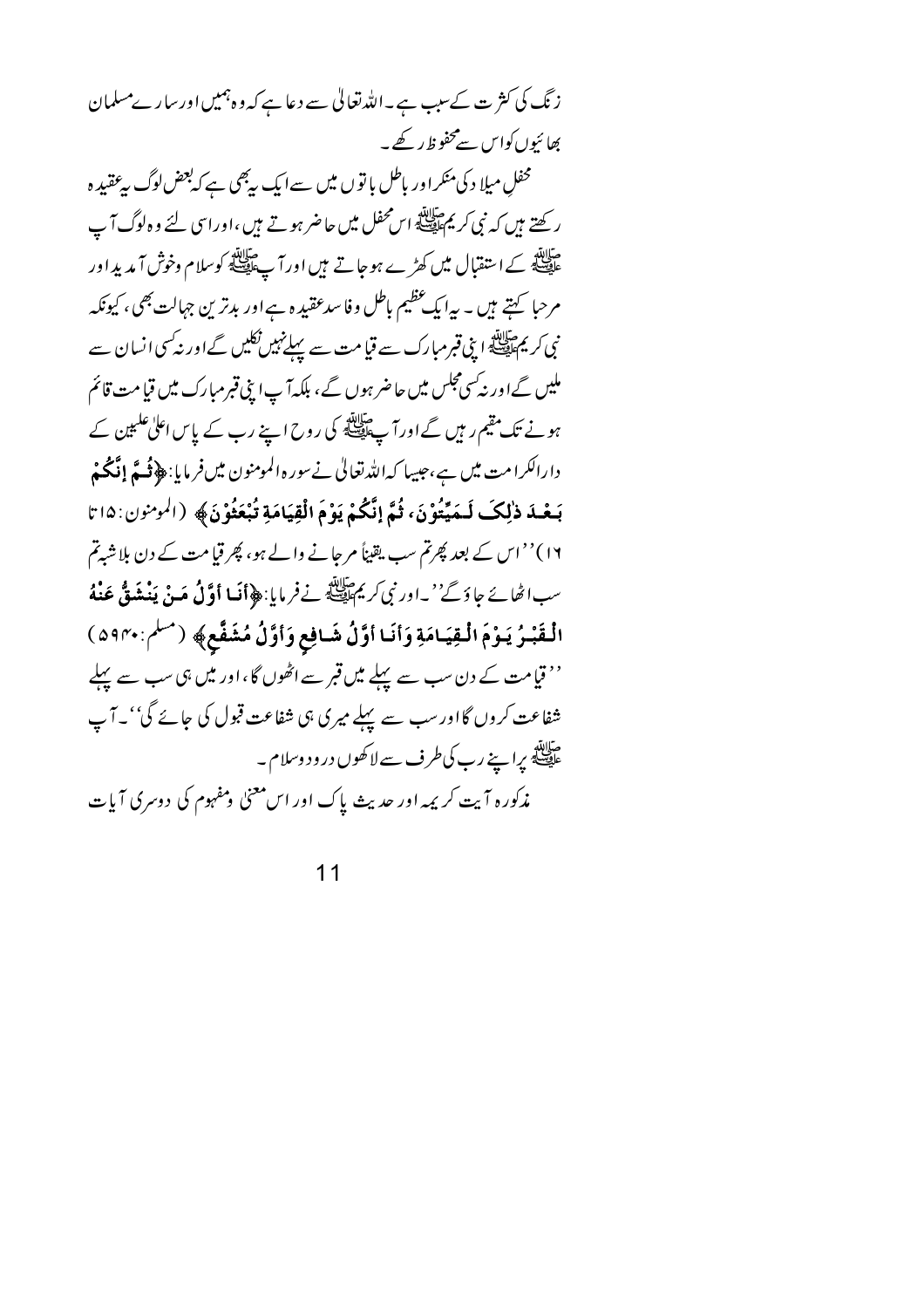واحا دیث اس امر پر دلالت کرتی ہیں کہ نبی کریمﷺ اورآ ب کےعلاوہ دیگر تمام وفات یا فتہ لوگ قیامت کے دن ہی <sub>ا</sub> بنی ا بنی قبروں سے نکلیں گے ۔اوراس پرتمام علماء کا اجماع ہے ، اس میں کسی ایک عالم کا بھی اختلاف نہیں ہے ۔ اس لئے ہر مسلمان پرلازم ہے کہ وہ ان باتوں سے باخبر رہےاوران بدعات وخرافات سے د ور رہےاورخوف کھائے جو جاہل اوران جیسےلوگوں نے ایجا دکر لی ہیں،جن پراللہ تعالٰی نے کوئی سند ودلیل نہیں ا تاری ہے ۔اللہ ہی سے مددطلب کی جاتی ہے،اور اسی پر <sub>گ</sub>مروسہ کیا جا تا ہےاوراس کے بغیرکوئی طاقت وقوت نہیں۔

جہانتک نبی کریم اللہ کے درود وسلام پڑھنے کی بات ہے،تو پیاللہ تعالٰی کا تقر ب حاصل کرانے والی یا توں میں سب سے افضل اور نیک اعمال میں سب سے عمدہ واشرف عمل ہے،حبیبا کہ اللہ تعالیٰ نے ارشادفر مایا:﴿إِنَّ الْمَسْلَسِهَ وَ مَلاَئِكَةَ سَـهُ يُـصَـلُّـوْنَ عَـلـىٰ الـنَّبـىِّ، يَـا أَيُّهَـا الَّـذِيْـنَ آمَنُوْا صَلُّوْا عَلَيْهِ وَسَلِّمُوْا ق**ىنساپ مائى** (الاحزاب:۵۶ )''اللەتعالٰى اوراس كے ملائكہ اس نبى پررحمت ب<u>ھىج</u>تى میں ،اےایمان والو! تم بھی ان پر درودجیجواورخوب سلام بھی بھیجتے ر ہا کر و' ٗ۔

اور نبى كريم عليليَّة نے ارشادفر مايا: ﴿ مَنْ صَبِلِي عَلَيَّ وَاحِدَةً صَلَّىٰ اللَّهُ عَبِلَيْهِ مِهَا عَشْدِاً ﴾ (مسلم)''جومجھ پرایک باردرود ہ پڑھے،اللہ تعالیٰ اس کے عوض اس پر دس با ررحمت نا ز ل کر تا ہے' '۔اور نبی کر یمﷺ پر درود وسلام پڑ ھنا ہر وقت جائز ہےاور ہرنما ز کےآ خرمیں پڑ ھنا مزید تا کیدی گھم ہے، بلکہ ایک جماعت کے نزد یک ہرنماز کے آ خری تشہد میں آ پ ﷺ پر درود بڑ ھنا واجب ہے، اور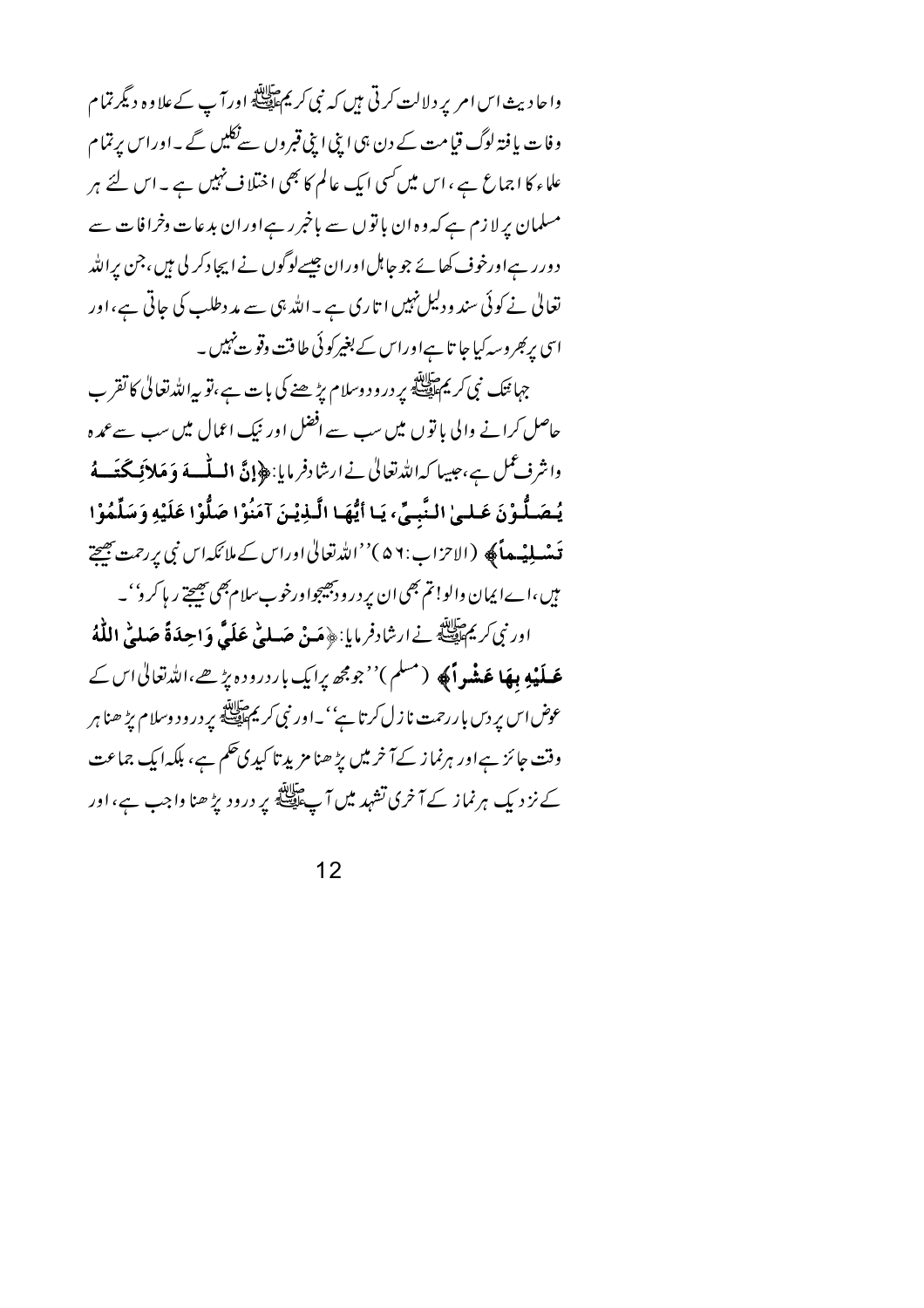دوسرے بہت سارےاوقات میںسنت مؤ کد ہ ہے،مثلاً اذ ان کے بعد ، آپ ایک ایک بہت کے نام کا ذکر آنے کے بعد، جمعہ کی رات اور دن کے اوقات میں ، جیپا کہ اس سلسله میں بہت ساری احادیث دلالت کرتی ہیں۔ اللہ تعالیٰ سے دعا ہے کہ ہمیں اور سارےمسلمانوں کو دین کی سمجھ عطا کرے ، دین پر قائم ودائم رکھےاورسب پر پیراحسان کرے کہ وہ سنت کو لا زم پکڑیں اور بدعت <sub>سے ڈ</sub>ریں اوراس سے کوسوں دورر ہیں۔ **إِنَّهُ جَوَّادٌ كَوِيْتُ<sub>ه</sub>ٖ وَصَل<sub>َّ</sub>ىٰ اللَّٰهُ** عَلىٰ نَبِيِّنَا مُحَمَّدٍ وَآلِهِ وَصَحْبِهِ وَسَلَّمَ.

عبدالعزيز بن باز مفتي اعظم بسعوديءرب

13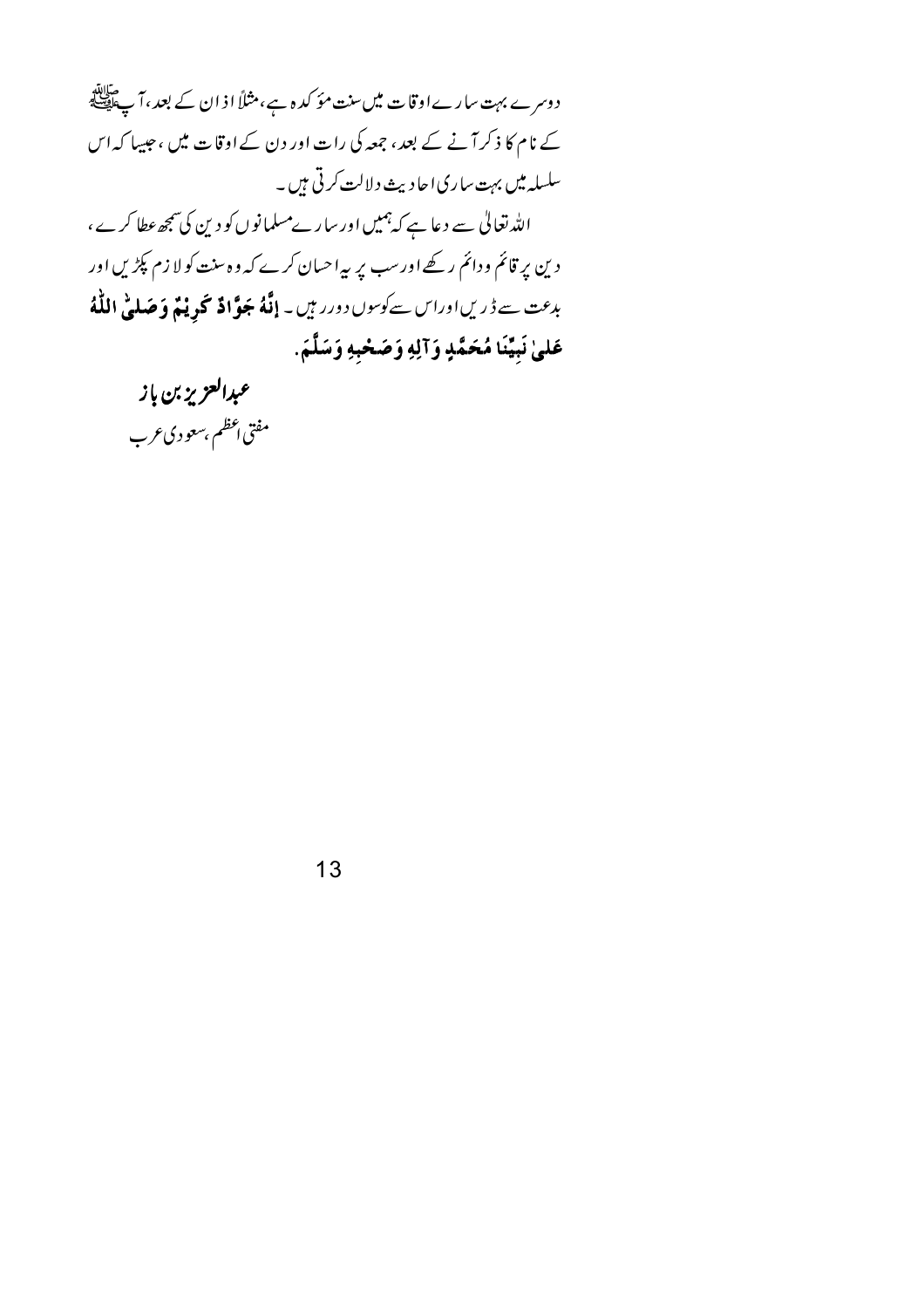## عیدمیلا دالنبی دین میں ایک نئی بدعت ہے<sub>۔</sub>

شیخ محم*د بن صالح اقتیمین سےعید میلا د*النبی *کے شر*عی حکم کے بارے میں سوال کیا گیا،تو ﷺ موصوف نے جواب میںفر مایا: ہما راعقید ہ ہے کہ کسی بھی مسلمان کا ایمان اس وقت تک مکمل نہیں ہوسکتا ، جب تک کہ وہ رسول اللہ ﷺ سے محبت اور آپ کی الیں تعظیم وتکریم نہ کرے ، جو آپ کے حق میں موز وں تر اور آ پ کے شایان شان ہو۔اوراس میں کوئی شک وشہنہیں که نبی کریم سالاته کی بعثت به دھیان دیں ، میں آپ ایک کا پیدائش نہیں کہہ ر ما ہوں ، ہلکہآ پﷺ کی بعثت کہہ ر ہا ہوں ۔ کیونکہ بعثت کے بعد ہی رسول ہوتا ہے، جیسا کہ اہل علم نے کہا ہے کہ نبی کریمﷺ کو "**اڤ \_\_\_\_\_ دَ أ** '' سے نبی بنایا گیااور ''**اَلْہ مُہ لَّہٌ وُّو''' سے رسول بنا ہا گیا۔اوراس میں بھی کوئی شک نہیں کہ نبی کر پہ ایسے گ**ی کی بعثت بوری انسانیت کے لئے خیر وبرکت کا باعث ہے،حبیبا کہ اللہ تعالیٰ نے فرمایا: ﴿قُلْ يَا أَيُّهَا النَّاسُ إِنِّي رَسُوْلُ اللَّهِ إِلَيْكُمْ جَمِيْعاً الَّذِيْ لَهُ مُلْكُ السَّـمْـوَاتِ وَالْأَرْضِ، لاَ إِلَٰـهَ إِلَّا هُـوَ يُـحْيـيْ وَيُـمِيْتُ فَآمِنُوْا بِاللَّـهِ وَرَسُوْلِهِ النَّبِيِّ الْاَمِّي الَّذِيْ يُؤْمِنُ بِاللَّهِ وَكَلِمَاتِهِ وَاتَّبِعُوْهُ لَعَلَّكُمْ قَعْعَــــــدُوْنَ ﴾ (الاعراف: ١۵٨)'' آپ کہہ دیجےَ کہائےلوگو! میںتم سب کی طرف اس الله کا بھیجا ہوا رسول ہوں جس کی با دشاہی تمام آ سانوں اور زمین میں ہے،اس کےسوا کوئی عباد ت کے لائق نہیں ، وہی زندگی دیتا ہےاور وہی موت دیتا ہے،سواللہ تعالیٰ پرایمان لاؤاوراس کے نبی امی پر جو کہ اللہ تعالیٰ پراوراس کے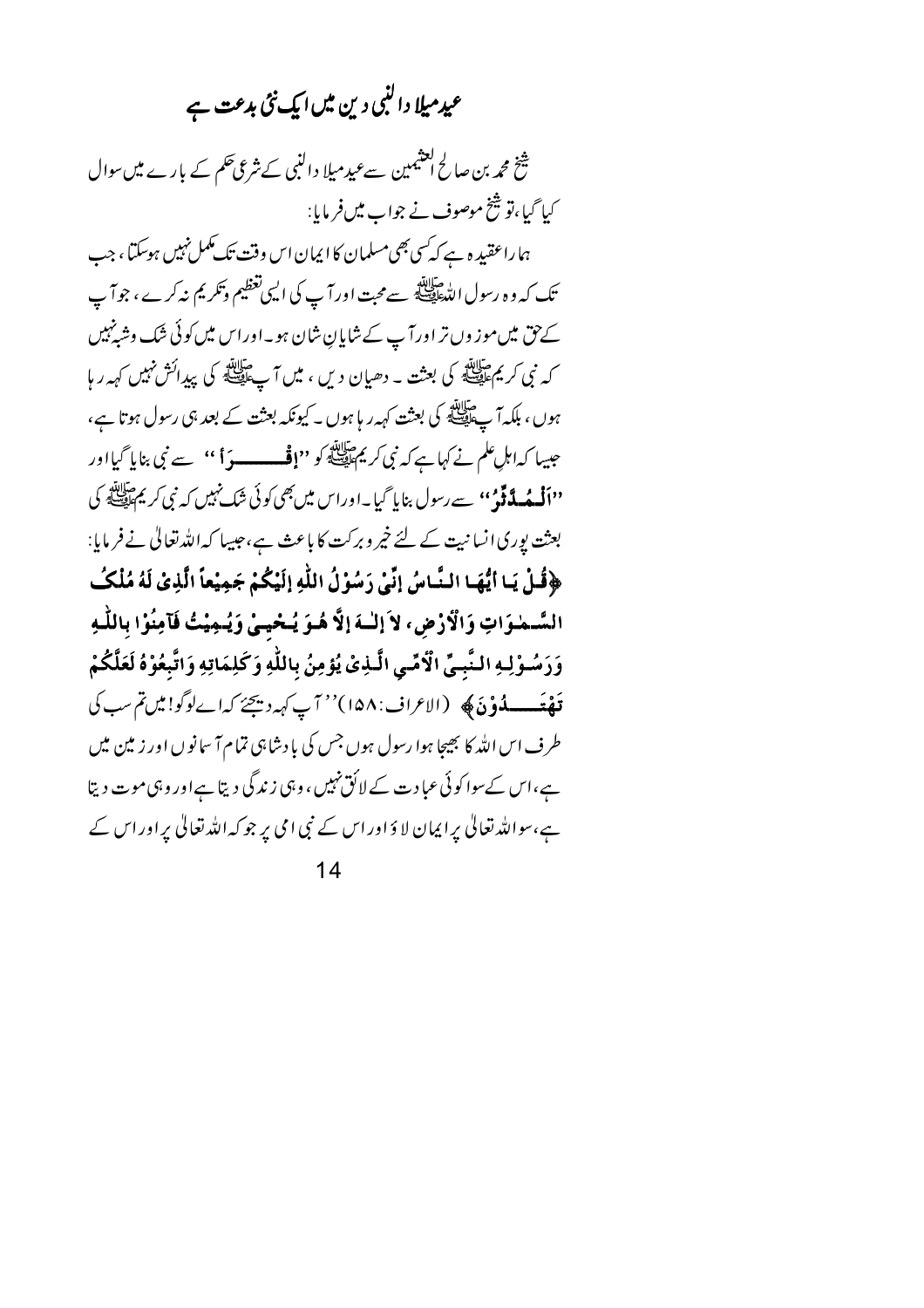احکام پرایمان رکھتے ہیںاوران کاانتاع کروتا کہتم راہ پرآ جاؤ''۔ اور جب بات یہی ہے تو نبی کریم میں تو گھریم وتکریم ، آپ ایک اوب واحترام ،آ پﷺ كوامام ومقتدا بنانے ميں بيرامر داخل ہے كہ ہم آ پ اللہ كے بتائے ہوئے عبادات کے طریقوں سے سرموتجاوز نہ کریں جو آپ ﷺ نے ہمارے لئےمشروع کئے ہیں، کیونکہ نبی کریمﷺ کی وفات اس وقت ہوئی جب آ پے آتا ہے۔<br>آ پے آپسے نے اپنی امت کو خیر وفلاح کی ساری بات بتا دی اورشر وفتنہ کے سارے امور سےای امت کوڈ را دیااور بیان کر دیا۔اسی طرح ہمیں پی<sup>جی نہ</sup>یں ہے جب ہم آ پے اپنے کوامام ومقتدامان چکے ہیں کہ ہم آ پے اپنے کی پیدائش پر ، یا آ پے اپنے کی بعثت پرعید وخوشی منا کر آ پ سے آ گےنکل جا ئیں ۔اورعید کا مطلب ہی ہوتا ہے کہ خوشی ،فرح وسر وراورتعظیم وتکریم کااظہار به اوران ساری با توں کا شارعبادات میں ہوتا ہے جن سے اللہ تعالیٰ کا تقرب حاصل ہوتا ہے ۔اس لئے ہمارے لئے ہرگز پہ جائز و درست نہیں ہے کہ ہم اپنی طرف سے کچھ عبادات کے طریقے بنالیں۔ بیر اختیار تو صرف اللہ تعالیٰ اور اس کے رسول محمد اللہ کے پاس ہے ۔اس وضاحت <sub>ے</sub> آپ سمجھ سکتے ہیں کہ عید میلا دالنبی کا شار بدعت میں ہے اور نبی کر <sup>یم ع</sup>لاللہ نے ارشادفر مایا: ﴿ مُحَسلُ بِسِدْعَةٍ صَلالَهُ ﴾ ''ہر بدعت گمراہی ہے''۔ یہاں نبی کریم مقابِقة<br>علَيْضَةً نے ایک عام لفظ استعمال فر مایا ہے اور پیرسب کومعلوم ہے کہ آپ علیٰ پیشی تما م لوگوں کے مقابلہ میں زیاد ہ بہتر جانتے تھے کہ آپ کیالفظ استعال فرمار ہے ہیں اور ۔<br>آپ ایک ایک اپنے کلام میں سب سے زیادہ فصیح وبلنغ تھے اور اپنی ہدایت ورہنمائی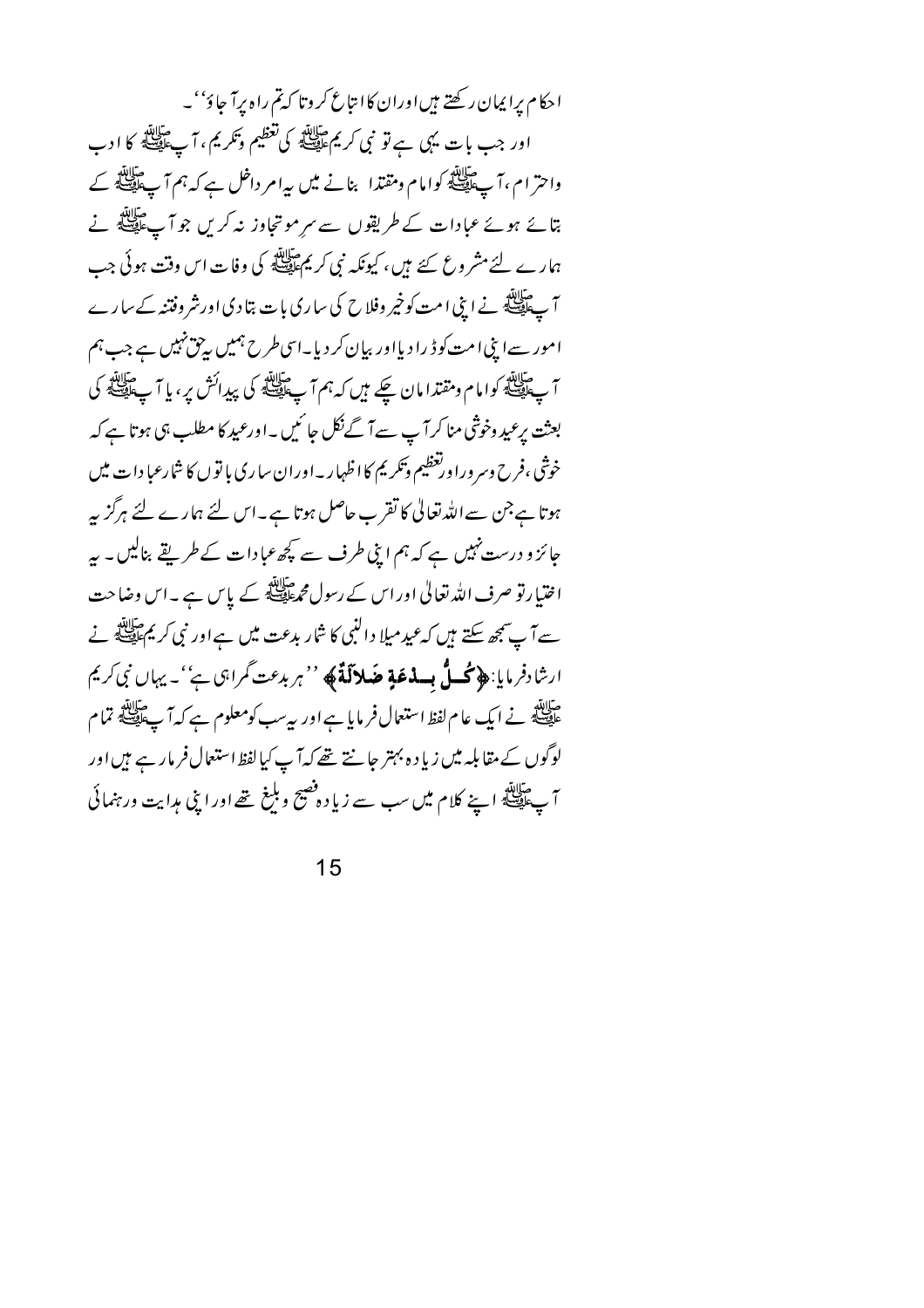کرنے میں سب سے زیادہ امت کے خپرخواہ تھے۔اور اس بات میں ادنیٰ سابھی شک نہیں کیا جاسکتا۔اب غور کا مقام ہے کہ نبی کریم پیچلائیں نے اپنے اس کلام میں بدعت کی کسی بھی شکل ، یا نوع کو مشثنیٰ نہیں فر مایا کہ بدعت کی فلا ں شکل گمرا ہی نہیں ہے۔اور پیسب کومعلوم ہے کہ گمراہی مدایت کی ضد ہے ۔اور یہی سبب ہےا مام نسائی رحمہ اللہ کی روايت ميں آخر ميں اس جملہ کا بھي اضافہ ہے : ﴿ مُحَلٌّ صَلَالَةٍ فِي اللَّادِ ﴾ ''اور ہر گمراہی دخول جہنم کا سبب ہے' ۔

چنانچہ نبی کریم علاقیہ کے یوم پیدائش پرمخفلِ میلا د اگر اللہ تعالٰی اور اس کے رسول محمط اللہ کے نز دیک پسندیدہ بات ہوتی ، تو وہ شریعت بن جاتی ، اور جب شریعت بن جاتی ،تو ضر ورمحفوظ ہوجاتی ، کیونکہ اللہ تعالیٰ نے اپنی شریعت کی حفاظت کی عنانت لی ہے،اور جب محفوظ ہوجاتی ،تو خلفاءراشد بن اسے ترک نہ کرتے ، اور نہ دوسر ےصحابئہ کرام جھوڑتے اور نہ تا بعین حچھوڑتے اور نہ تبع تالعین ۔اور جب امت کےان نتیوں ا د وار کےسار ےمسلمانوں نےمحفل میلا دمنعقدنہیں کی ،تو یہ اس بات کی قطعی دلیل ہے کہ بیردین کا کا منہیں ہےاور نہ دین میں سے ہے۔اس لئے میں تمام مسلمان بھائیوں کو پی<sup>فصیحت</sup> کرتا ہوں کہآ پ لوگ اس *طر*ح کی باتوں سے کمل اجتناب کریں جن کی مشر وعیت اور جواز نہ کتاب اللہ سے ثابت ہے اور نہ سنتِ رسولِ اللهُطِيعِيَّةِ سے واضح اور نہ صحابئہ کرام رضی الله عنهم کے عمل سے عم<u>ا</u>ل ۔ اور ہراس بات پرا بی توجہ مرکوز کریں جس کا فرض پا سنت ہونا شریعت سے ظاہر و ہا ہر ہےاور وہی سب کے لئے کا فی ہے ۔اسی میں دل کا صلاح ،فر د کی اصلاح اور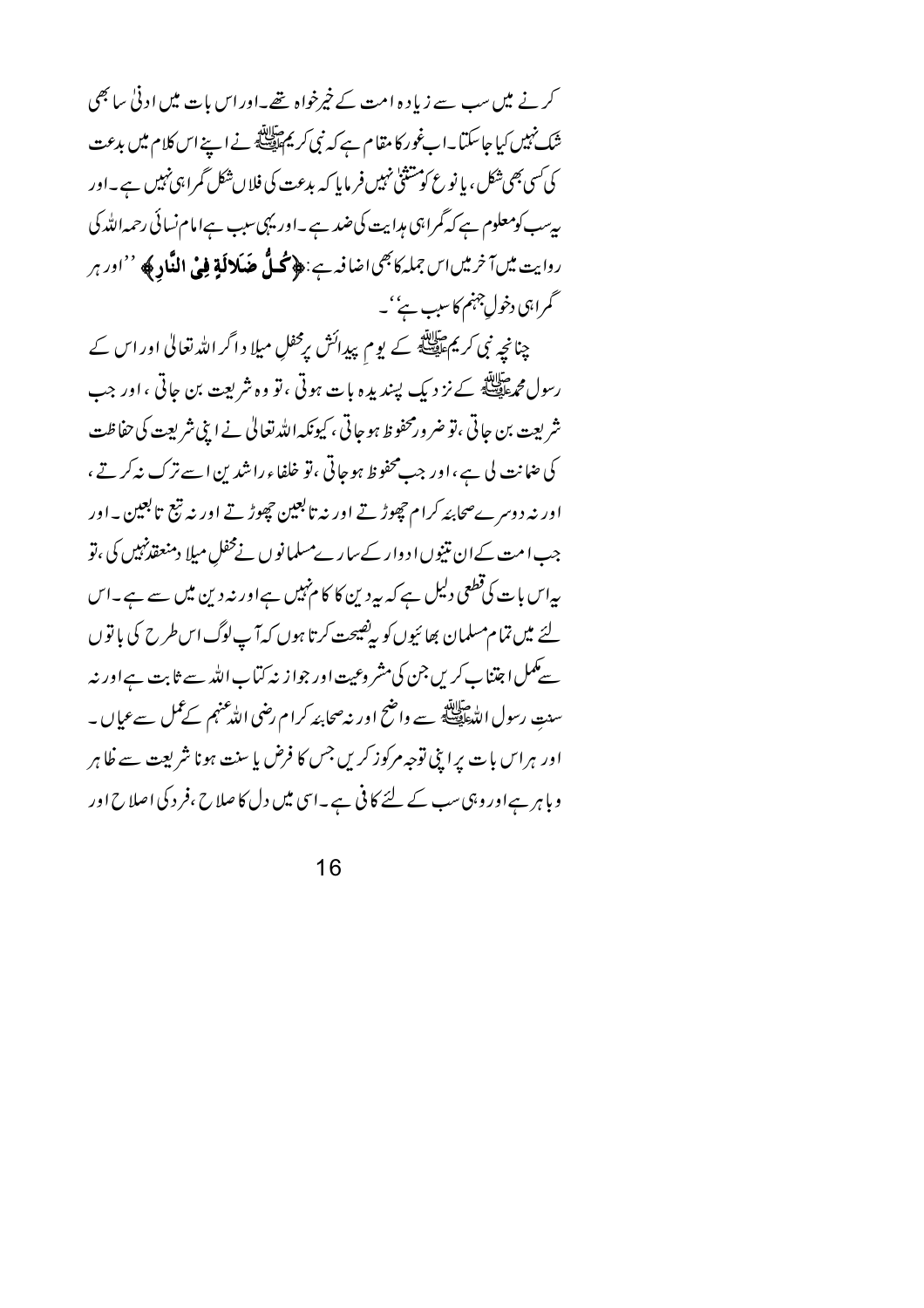پورے معاشرہ کی سعادت وکامرانی ہے۔اوراگرآپاس قسم کے بدعت کےشیدا ور سالوگوں کے حالا ت برغور کریں ،تو آپ ان کو بہت ساری سنتوں کے تارک ، بلکہ بہت سارےفرائض وواجبات میں کوتاہ پائیں گے۔اور پیرایباامر ہے کہ جس سے ہرمسلمان کو چوکناو بیدارر ہناضروری ہے، تا کہ وہ ان تمام با توں کی پابندی پر قائم و دائم رہے،جن کے جواز کا ثبوت ہو۔

اس سےقطع نظر کہان محفل میلا دییں نبی کر پم پیچلینج کے بار ے میں ایساافراط وغلو پایا جا تا ہے جوآ دمی کوشرک اکبرتک لے جا تا ہےاورا سے ملت اسلام سے خارج کر دیتا ہے۔اور جس شرک کےخلاف خود نبی کریم تلاتیق لوگوں سے جنگ کرتے تھے اورجس کی وجہ سےان کا خون واولا داور مال مباح ہوجا تا تھا۔ کیونکہ ان محفلوں میں اپیا قصیدہ اورالیپی نعت خوانی ہوتی ہے،جس سے یقیناً آ دمی ملتِ اسلام سے خارج

ہوجا تا ہے۔جیسا کہ وہ حضرات بوصر کی کے بیرا شعار بکثر ت پڑھتے ہیں : يَا أَكْرَمَ الْخَلْقِ مَا لِـيْ أَلْـوْذُ بِـهِ ۚ سِوَاكَ عِنْدَ حُلُوْلِ الْحَادِثِ الْعَمَمِ إِنْ لَمْ تَكُنْ آخِذاً يَوْمَ الْمَعَادِ يَلِدِيْ ۚ صَفْحاً وَإِلَّا فَلَقُلْ يَا زَلَّـةَ ۚ الْـقَدَم فَإِنَّ مِنْ جُوْدِكَ الدُّنْيَا وَضَـرَّتَهَا ۚ وَمِنْ عُلُوْمِكَ عِلْمُ اللَّـوْحِ وَالْقَـلَمِ ''اےمخلوق میں سب سے بڑھ کر داد ودہش والے! عام مصیبت در پیش ہونے کے وقت تیرے علاوہ میرا کوئی نہیں ہے کہ میں جس کی پناہ لوں ۔اگر تو قیامت کے دن عالی ظرفی کے ساتھ میرا ہاتھ نہ پکڑے ،تو تو کہہ دی''اے قدم پھسل کر ( جہنم میں ) گرنے والا'' ۔ کیونکہ تی<sub>ر</sub>ے جو د وکرم میں د نی<u>ا</u>اوراس کی سوکن آ خرت بھی ہے،اور تیر ےعلوم میں لوح وقلم کاعلم بھی ہے''۔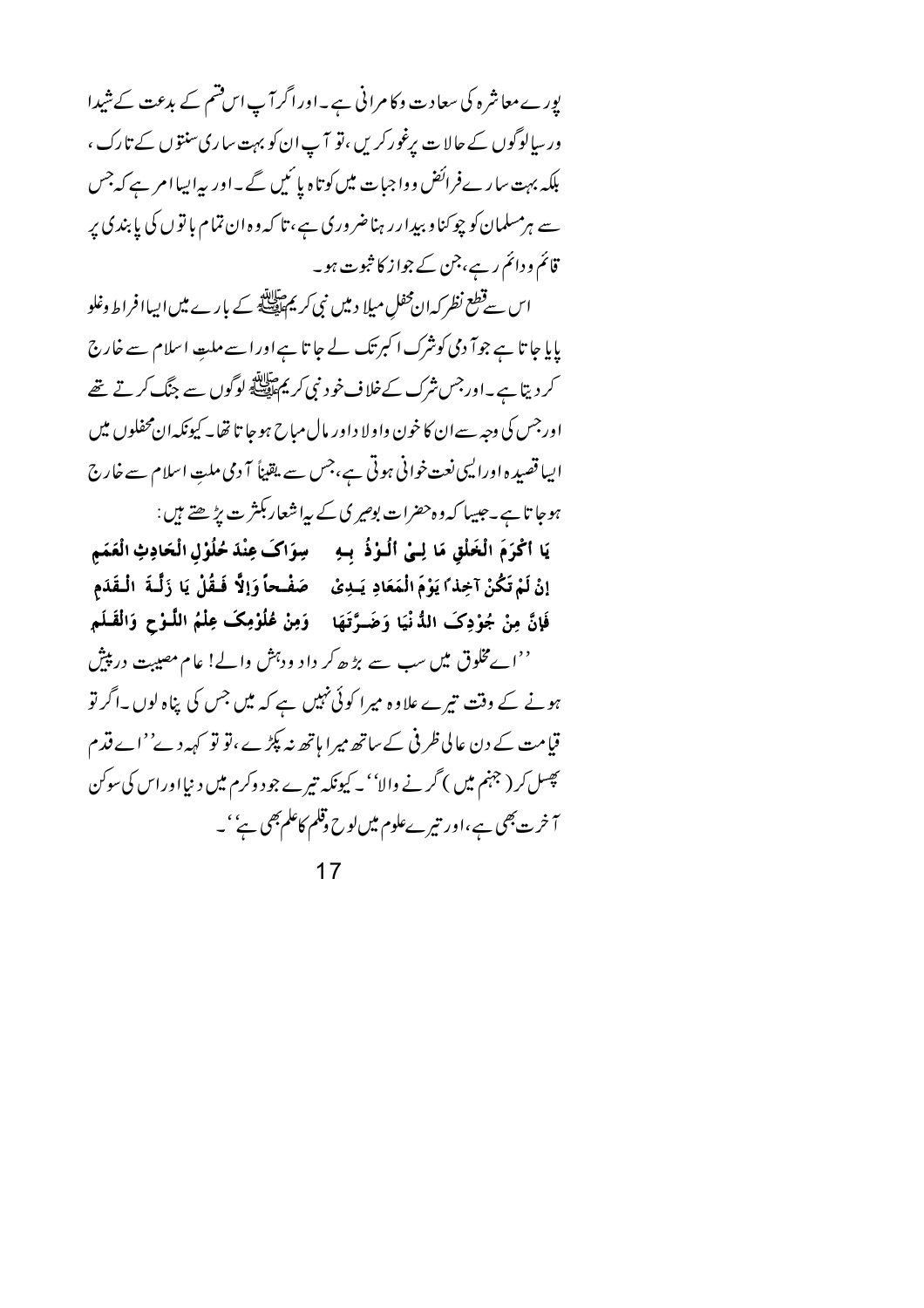اس طرح کی تعریف وتوصیف اللہ تعالیٰ کےسوااور کسی کے لئے جائز و درست نہیں ہے ۔ہمیں تو اس آ دمی پرانتہائی تعجب ہوتا ہے جوان اشعارکو پڑ ھتا ہے،اگر وہ ان کامعنیٰ ومفہوم شمجھتا ہے تو کسے اس کامنیمیر گوارہ کرتا ہے کہ وہ نمی کریم علاللہ کو خطاب کرکے کیے :'' تیرے جو د وکرم میں د نیااوراس کی سوکن آ خرت ہے''۔اس میں''من'، تبعیض کی ہےاور دیا سے مرادیہی دیا ہےاور **''حنسہ تھا''** سے مراد آخرت ہے ۔ جب د نیا وآخرت دونوں نبی کریمﷺ کے جود وسخامیں سے ہیں اور بہردونوں آ ے پیلائی کے جو د وکرم کا بعض حصہ ہیں ،کل نہیں ہیں ،تو پھراللہ تعالیٰ کے یلے میں کیا باقی رہ گیا؟ اللہ کے لئے تو موجودات میں سے کچھ بھی باقی نہیں بچا، نہ د نیا میں اور نہ آ خرت میں ۔اور یہی افراط وغلو' نیر ےعلوم میں سےلوح وقلم کاعلم بھی ہے'' میں موجود ہے۔میری سمجھ میں تونہیں آ تا کہ اللہ تعالیٰ کے پاس اب کون سا علم باقی بچ جائے گا ، جب نبی کریم علاقہ کوخطا ب کر کے کہا جائے کہ تیرے پاس لوح وقلم کاعلم ہے؟ ۔اے میرے پیارےمسلمان بھائی! آپ اس طرح کےافراط وغلو سے اجتناب کریں ،اگرآ پ کواللہ کا خوف ہےتو نبی کریم اللہ کا وہ مقام ومرتبہ دیں جوالله نے خود آپ کوعطا کیا ہے۔اور وہ ہے آپ ﷺ کا اللہ تعالیٰ کا بندہ ورسول ہونا۔اس لئے آپ بھی کہیں کہ مجمعلات اللہ کے بندےاوراس کے رسول ہیں اور ۔<br>آپ ایک ایک کے بارے میں وہی عقید ہ رکھیں جو آپ ایک کچھ کے رب نے سب لوگوں کو يَبْيَانِهُ كَاحَكُمْ دِياتِيًا: ﴿ فَعَلْ لاَ أَقُوْلُ لَيْكُمْ عِينْبِهِ فِي حَوْ ابْنُ اللَّهِ وَلاَ أَعْلَمُ الْغَيْبَ، وَلاَ أقُوْلُ إِنِّي مَلَكٌ، إِنْ أتَّبِعُ إِلَّا مَا يُوْحِيٰ إِلَيَّ﴾ (الالهام: